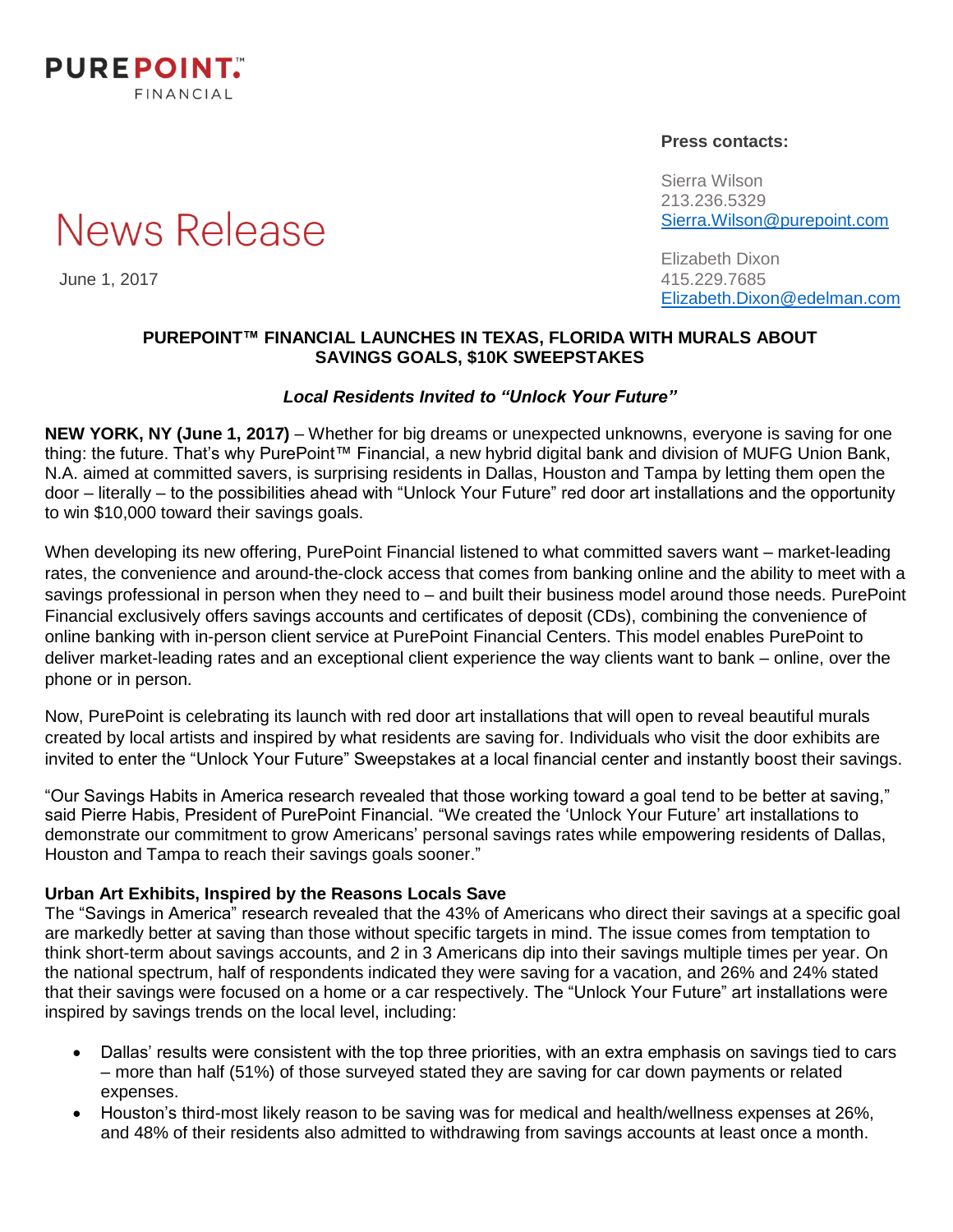# **PUREPOINT.**

FINANCIAL

 Medical and health/wellness expenses jumped to second in Tampa as a savings priority for 28% of respondents, versus the 20% national average in that category.

"When you are saving to reach a financial goal, higher returns shouldn't mean you must sacrifice personal attention or service," said Habis. "Whether you call our Client Support Center or visit one of our Financial Centers, you will experience truly personalized service to help you reach your savings goals."

## **Event Schedule**

Each of the three cities will feature unique art exhibits at areas that experience significant foot traffic during the work day. The three large red doors will remain closed for two full days before opening to depict murals based on the three things that city's residents are saving for most, according to PurePoint™ "Savings Habits in America" research that examined several major markets nationwide. The "Unlock Your Future" exhibit and sweepstakes will occur on the following schedule:

- Dallas: Doors start appearing around town May 30-31; savings-inspired murals by local artist on full display June 1-June 3; sweepstakes runs June 1-June 9.
- Houston: Doors appear June 5; savings-inspired murals by local artist shown June 7-June 9; sweepstakes runs June 7-June 16.
- Tampa: Doors appear June 19; savings-inspired murals by local artist shown June 21-June 23; sweepstakes runs June 21-June 30.

## **About PurePoint™ Financial Centers**

Each PurePoint Financial Center offers a modern, streamlined and cashless experience with a relatively smaller footprint than traditional banks (2,000 square feet on average) including beautiful décor, a relaxed setting, and hospitality area. Clients will also enjoy market-leading rates, no monthly fees and knowledgeable savings professionals who will be available to help answer questions about FDIC insurance<sup>1</sup> and how best to save. PurePoint Financial Centers are open Mon. through Fri., 9:00 am – 5:00 pm (excluding federal holidays). Sixteen PurePoint Financial Centers are currently open in the Chicago, Dallas, Houston, Miami, and Tampa areas, with others (including New York) slated to open later this year.

## **About PurePoint™ Financial**

 $\overline{a}$ 

PurePoint Financial is a division of MUFG Union Bank, N.A., a proud member of the Mitsubishi UFJ Financial Group (MUFG), one of the world's leading financial groups. As the next evolution in the financial services industry, PurePoint™ Financial is the modern way to save − online, over the phone or in person. PurePoint offers marketleading CD and savings rates, no monthly fees and all the flexibility and convenience of online banking with 24/7 access from your computer, tablet or mobile devices. PurePoint also offers Financial Centers at select locations staffed by knowledgeable team members who are committed to delivering exceptional service.

## **About the PurePoint Saving Habits in America Research**

The PurePoint Saving Habits in America Research is an online survey of 3,015 adults (18+ years of age) in the U.S. 2,015 of the completed surveys collected were nationally representative, with an additional 200 in each of the following designated market areas: Miami, Tampa, Houston, Dallas, and Chicago. Data shown is from the nationally representative sample. The research was commissioned by PurePoint Financial and produced by independent research firm Edelman Intelligence. The margin of error for the total sample is +/-1.8 percentage points, +/- 2.2 percentage points for the nationally representative sample, and +/- 6.9 percentage points for each designated market area. Data was collected Jan. 23 – Jan. 30, 2017 by Edelman Intelligence.

<sup>&</sup>lt;sup>1</sup> Deposits of PurePoint Financial and MUFG Union Bank, N.A. are combined and not separately insured for FDIC insurance purposes